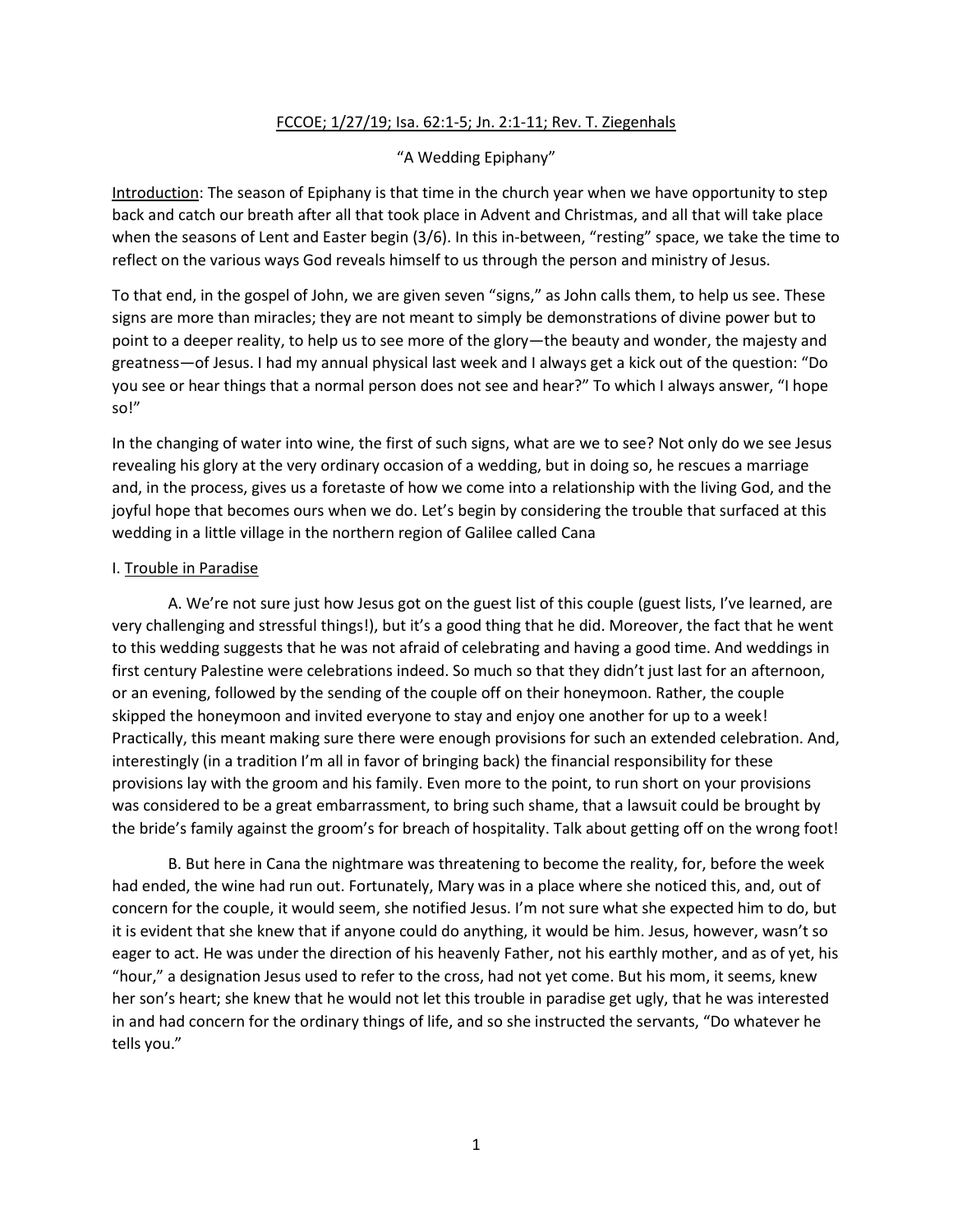Before moving on to consider what he says, don't miss this statement. It reveals that if we want Jesus to have an impact upon our lives, if we want him to bring light into our darkness, then we'll need to do what he says. We'll need not only to hear his word, but to put it into practice (cf. Ma. 7:24-27).

#### II. Jesus to the Rescue

A. So, Jesus directs the servants to fill six stone jars standing nearby with water. These, notice, are not just any old jars you might have picked up at the White Elephant's moving sale. These are the jars used to hold the water for the Jewish ritual of purification. When you came into a time of worship, you would dip your hands into the water, as an act of cleansing, to make yourself ready to enter into the presence of God. But, after the jars had been filled with water, when tasted by the wedding planner, the water had become choice, wonderful wine. On a highly practical note, the celebration could continue. A breach of hospitality had been prevented and a relational nightmare avoided. Jesus was at work, behind the scenes, in this couple's marriage. And he was able to work because he had been invited.

B. Marriage is a rich, and often used metaphor in the biblical story as God reveals his desire to be in relationship with us. It begins with a marriage, that between Adam and Eve (Ge. 1-2), and ends with a marriage, that between the Lamb and God's holy people (Rev. 19). In-between, it pops up frequently, like in our OT reading from Isaiah. There, marriage describes the on-going relationship God has with his people, Israel, as he woos them back from feeling forsaken and desolate in the exile, due to their unfaithfulness, to being delighted in and rejoiced over upon their return. As a bridegroom rejoices over his bride, God is pictured not as a domineering or abusive husband, but as an ever-loving, everpatient spouse who attends to the needs of his Beloved. In the NT, one of the remarkable passages that refers to marriage is found in Ephesians 5. There, Paul describes marriage as an illustration of Jesus' relationship with his church. As Jesus gave up his life for us, we are to give ourselves to one another. A healthy and joy-filled marriage comes about not as we seek self-fulfillment, but as we are willing to seek the fulfillment of another, submitting to one another as Jesus submitted to, and gave himself for, us.

C. So we shouldn't be surprised to learn that God cares deeply about marriages and that Jesus actually begins his ministry by attending a wedding and compassionately helping a marriage to get off on the right foot. Have you, it's worth pondering at this point, invited him into yours? That is important to consider because, as I'm sure you know, the best laid plans of brides and grooms will go awry; at some point, the old wine will run out. She'll wreck his car, he'll have cancer or a heart attack, one or both may be unfaithful, a child will experiment with drugs, and then what? Only Jesus can help us overcome failure, enable us to forgive, and give us perspective and hope when life doesn't go as we've planned.

### III. The Sign of Wine

A. But there's more. Like peeling back the layers of an onion, there is still more, for those with eyes to see, of the glory Jesus is revealing through this sign. First, reflecting on these jars used for ritual purification, by changing the water into wine, Jesus is pointing toward a change in the way people would now come into the presence of the living, holy, God. It would not be through a ritual involving water, but a relationship involving blood. The one to whom the ritual pointed was now here. The water was changed into wine, anticipating the blood that Jesus would shed for us and reminding us that we cannot become clean by washing ourselves but only by allowing him to wash us. His blood is what purifies us